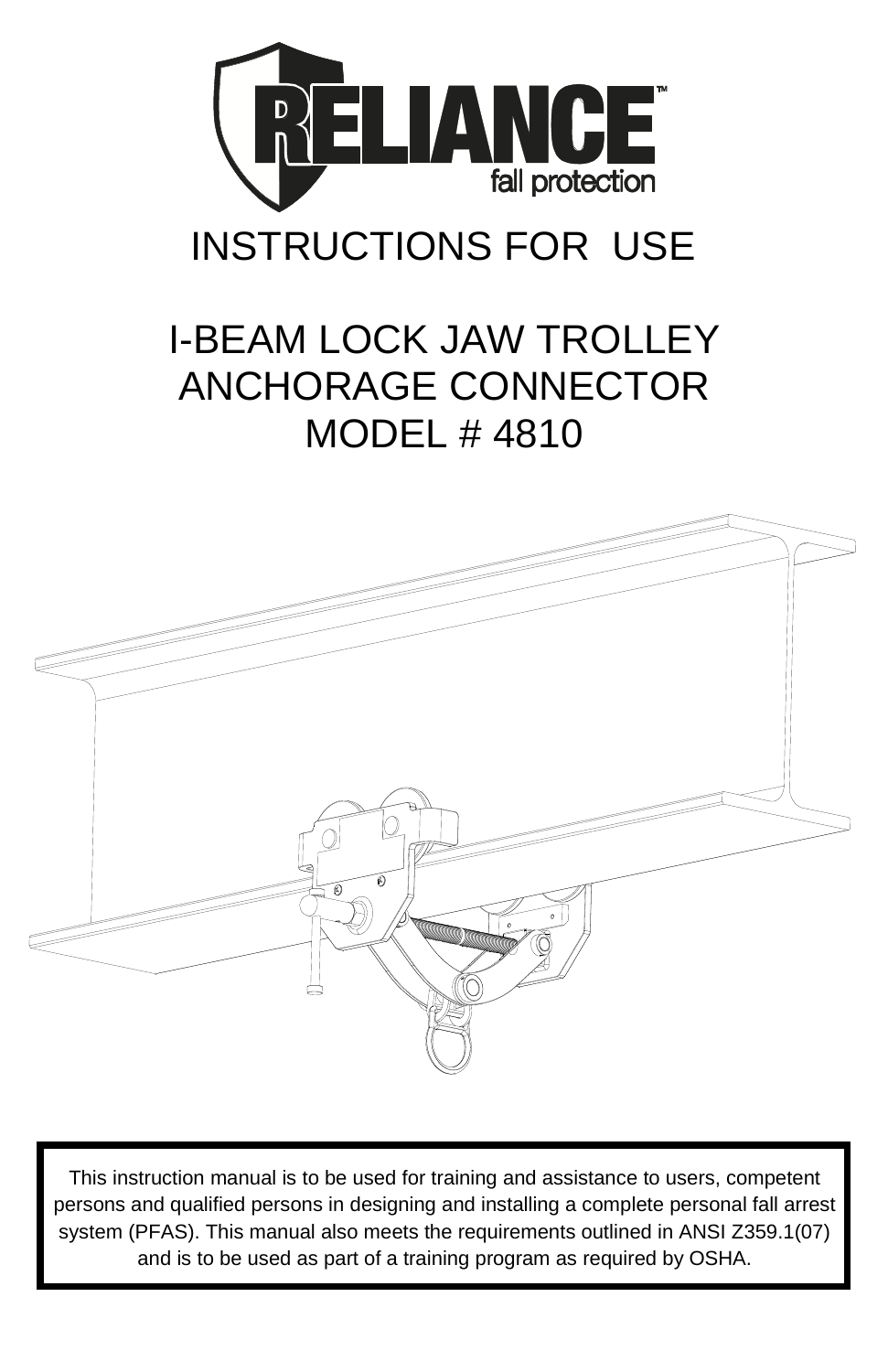## **Warranty**

Products manufactured by Reliance Industries LLC are warranted against factory defects in workmanship and materials for a period of two years from date of purchase by the owner (end user) or for a period of one year from date first used, provided that this period shall not exceed two years from date of shipment to distributor. Upon notice of product defect or fault, Reliance Industries LLC will promptly repair or replace all defective items. Reliance Indus- tries LLC reserves the right to elect to have any defective item returned to its manufacturing plant, authorized service center or distributor for inspection before making a repair or replacement. This warranty does not cover equipment damages or defects resulting from abuse, damage in transit, or other damage beyond the control of Reliance Industries. This warranty applies only to the original purchaser and is the only one applicable to our products and services, and is in lieu of all other warranties, expressed or implied. When products offered by Reliance Industries LLC are manufactured by a third party, original equipment manufacturer (OEM) warranty shall apply and may be outside the control of Reliance Industries LLC.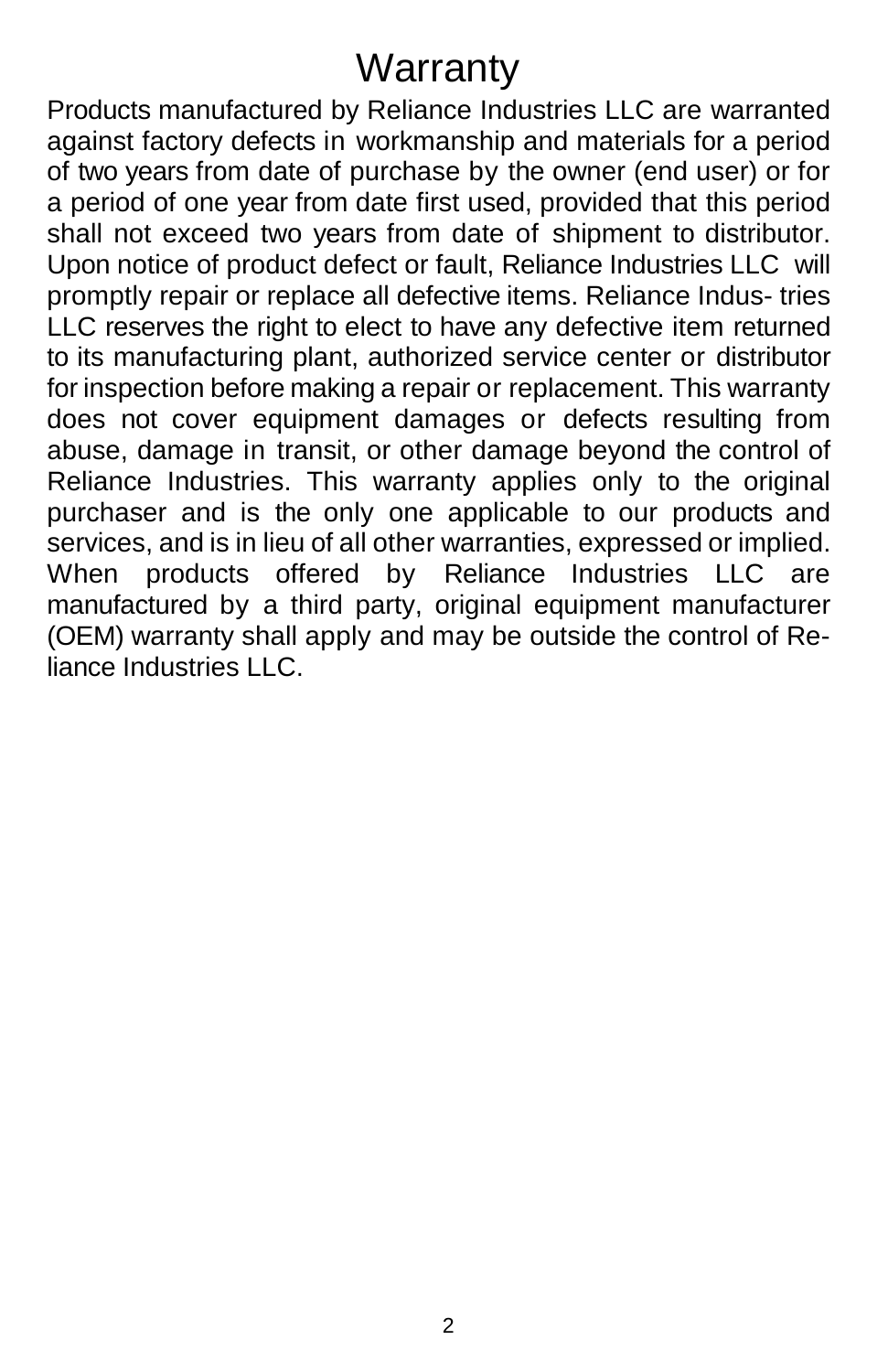# Table of Contents

|                                  | <b>Section</b> | Page           |
|----------------------------------|----------------|----------------|
| <b>Warranty Information</b>      |                | $\overline{2}$ |
| <b>Product Description</b>       | 1.0            | 4              |
| <b>Product Specifications</b>    | 1.1            | 4              |
| Purpose                          | 1.2            | 5              |
| Limitations                      | 1.3            | 5              |
| <b>Standard Compliance</b>       | 1.4            | 6              |
| <b>System Requirements</b>       | 2.0            | 6              |
| <b>Component Compatibility</b>   | 2.1            | 6              |
| <b>Connector Compatibility</b>   | 2.2            | 6              |
| <b>Making Connections</b>        | 2.3            | 6              |
| <b>Anchor Strength</b>           | 2.4            | 7              |
| <b>PFAS</b>                      | 2.5            | $\overline{7}$ |
| <b>Installation and Use</b>      | 3.0            | 7              |
| <b>Before Each Use</b>           | 3.1            | 7              |
| Planning Your Installation       | 3.2            | 7,8            |
| Installation                     | 3.3            | 8,9            |
| <b>Attaching PFAS to Trolley</b> | 3.4            | 9              |
| <b>Training Requirements</b>     | 4.0            | 9              |
| Inspection                       | 5.0            | 9              |
| <b>Inspection Frequency</b>      | 5.1            | 9              |
| <b>Inspection Steps</b>          | 5.2            | 9              |
| Inspection Log                   | 6.0            | 10,11          |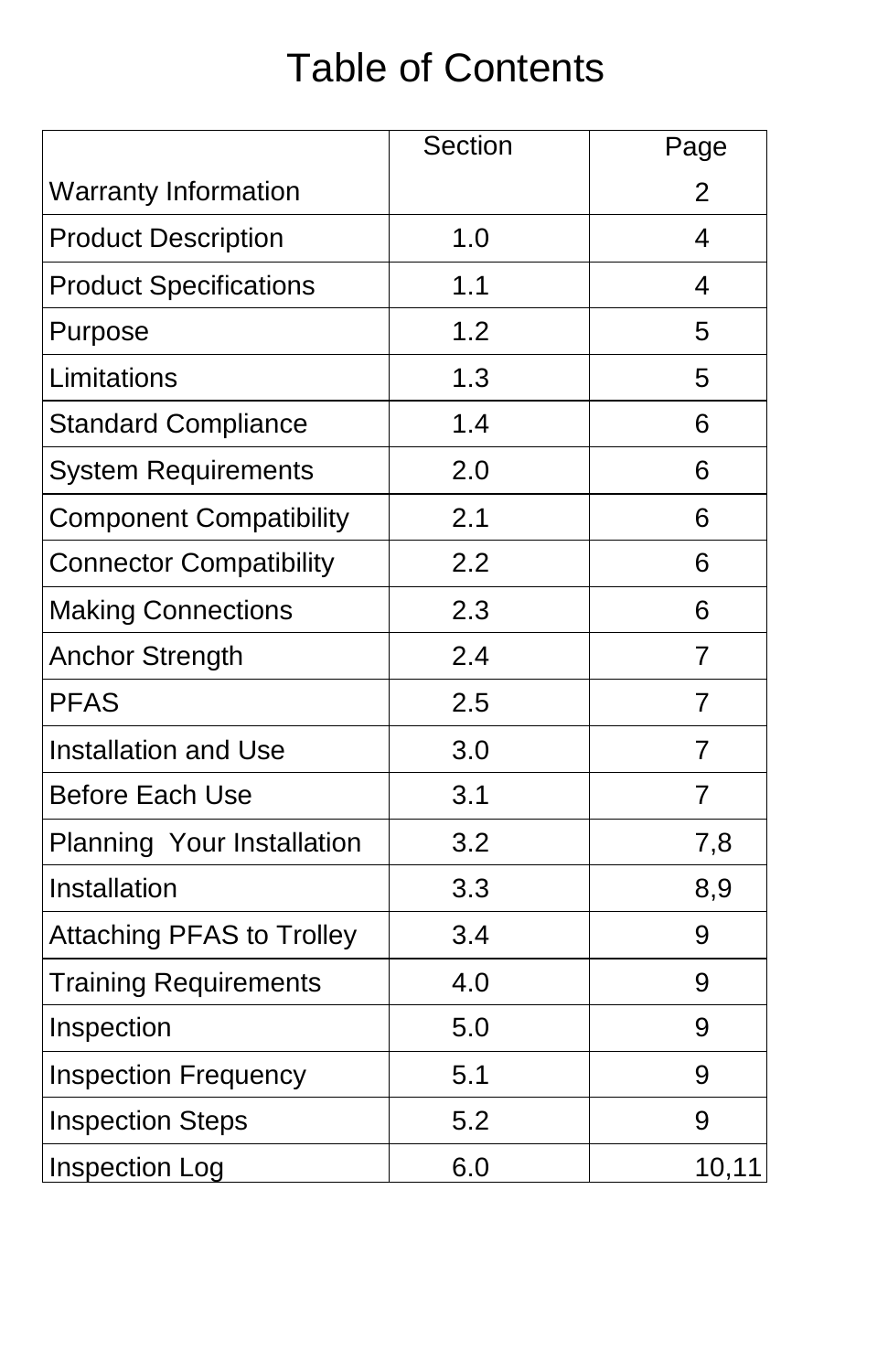#### **WARNING:**

This product is part of a personal fall arrest, restraint, work positioning, personnel riding, or rescue system. The user must follow the manufacturer's instructions for each component of the system. These instructions must be provided to the user of this equipment. The user must read and understand these instructions before using this equipment. Manufacturer's Instructions must be followed for proper use and maintenance of this equipment. Alterations or misuse of this equipment, or failure to follow these instructions, may result in serious injury or death.

**IMPORTANT:** If you have questions on the use, care, or suitability of this equipment for your application, contact Reliance Industries.

## **1.0 DESCRIPTION:**



Figure 1

## **1.1SPECIFICATIONS:**

| Side Plates:                                                  | <b>Powder Coated Alloy Steel</b>           |  |
|---------------------------------------------------------------|--------------------------------------------|--|
| Load Bar:                                                     | <b>Zinc Plated Alloy Steel</b>             |  |
| Wheels:                                                       | Cast Alloy Steel with Sealed Ball Bearings |  |
| D-Ring:                                                       | <b>Zinc Plated Alloy Steel</b>             |  |
| Capacity:                                                     | 1 Person (310 lbs)                         |  |
| MBS:                                                          | 5000 lbs                                   |  |
| Assembled in the USA with components from China, USA & Taiwan |                                            |  |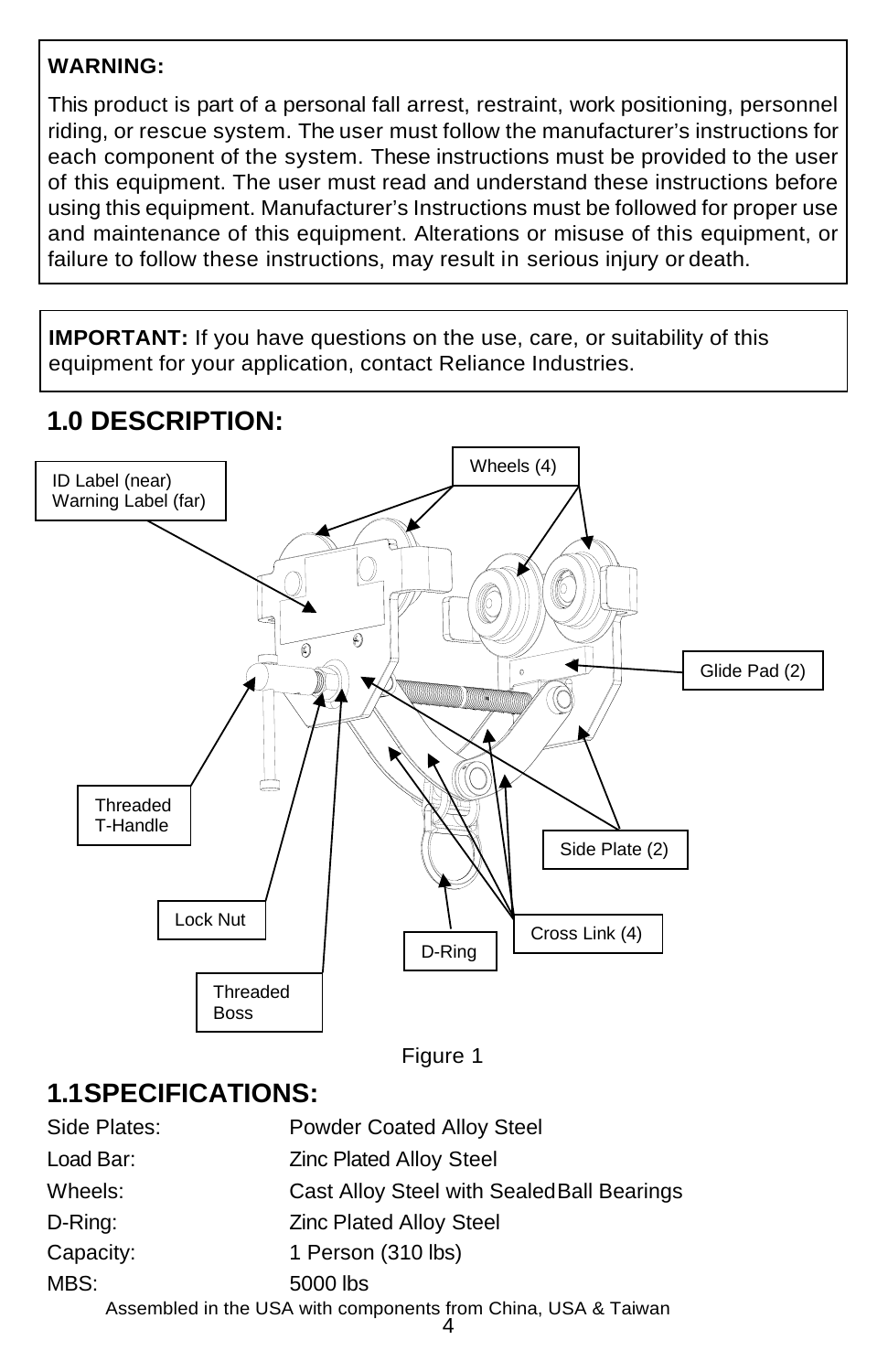### **1.2 PURPOSE:**

The 4810 Lockjaw Trolley Anchorage Connector is designed to move along horizontal beams with an attached personal fall arrest system. This trolley is to be used only as a component of a personal fall arrest system. Do not hang, lift, or support tools or equipment from the trolley.

**A. FALL ARREST:** The trolley is used as a component of a personal fall arrest system. Personal fall arrest systems typically include a self-retracting lifeline or a vertical lifeline, connector to attach the lifeline to the trolley, and full body harness. A personal fall arrest system is used where a free fall is possible before the fall is arrested.

**1.3 LIMITATIONS:** Consider the following application limitations before using this equipment:

**A. BEAMS:** The trolley may be used on beam flanges 2.50 inches to 8.27 inches wide and from 0.19 inch to 2.00 inch thick. The minimum web height is 5 inches. The minimum radius the trolley can follow is 40 inches. The beam structure must meet the strength requirements specified in section 2.4. The beam must be horizontal and level and free from deformities and damage. **DO NOT USE ON OPEN ENDEDBEAMS!**

**B. CAPACITY:** The trolley is designed for use by persons with a combined weight (clothing, tools, etc.) of no more than 310 lbs. Only one personal fall arrest system may be connected to a single trolley.

**C. PERSONAL FALL ARREST SYSTEM:** Personal fall arrest systems used with the trolley must meet the system requirements as specified in section 2.5.

**D. FREE FALL:** Personal fall arrest systems used with the trolley must be rigged to limit the free fall to 6 feet. See subsystem manufacturer's instructions for more information.

**E. FALL CLEARANCE:** There must be sufficient clearance below the user to arrest a fall before the user strikes the ground or other obstruction. The clearance required is dependent onthe following factors:

- Elevation of Trolley Connecting subsystem length
- Deceleration distance Movement of harness attachment element<br>• Worker height Free fall distance
- $\bullet$  Worker height

See personal fall arrest system manufacturer's instructions for more information.

**F. TROLLEY LOAD ANGLE:** Loads imposed on the trolley by the personal fall arrest system must remain within 15 degrees either side of the vertical center line of the beam.

**G. ENVIRONMENTAL HAZARDS:** Use of this equipment in hazardous environments may require additional precautions to reduce the possibility of injury to the user or damage to the equipment. Hazards may include, but are not limited to; heat, extreme cold, caustic chemicals, corrosive environments, high voltage power lines, explosive or toxic gases, moving machinery, and sharp edges.

**H. TRAINING:** This equipment is intended to be installed and used by persons trained in its application and use.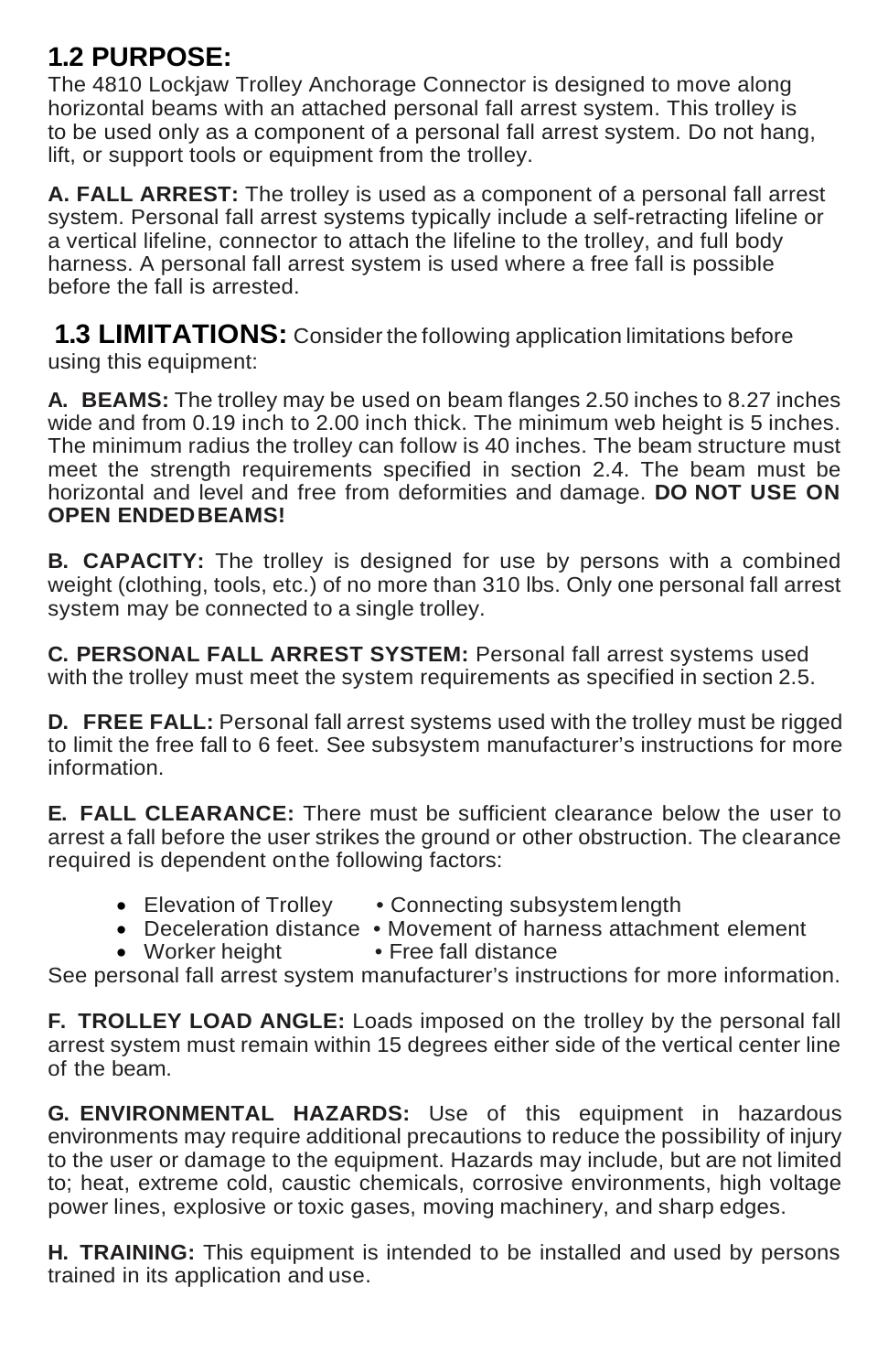**1.4 APPLICABLE STANDARDS:** Refer to applicable local, state, and federal (OSHA) requirements governing this equipment for more information on anchorage connectors and associated system components, including OSHA 1910.66, appendix C, OSHA1926.502., ANSI Z359.1-2007.

### **2.0 SYSTEM REQUIREMENTS**

**2.1 COMPATIBILITY OF COMPONENTS:** Reliance equipment is designed for use with approved components and subsystems only. Substitutions or replacements made with non-approved components or subsystems may jeopardize compatibility of equipment and may affect the safety and reliability of the complete system.

**2.2 COMPATIBILITY OF CONNECTORS:** Connectors are considered to be compatible with connecting elements when they have been designed to work together in such a way that their sizes and shapes do not cause their gate mechanisms to inadvertently open regardless of how they become oriented. Contact Reliance Industries if you have any questions about compatibility.

Connectors (hooks, carabiners, and D-rings) must be capable of supporting at least 5,000 lbs. (22.2kN). Connectors must be compatible with the anchorage or other system components. Do not use equipment that is not compatible. Noncompatible connectors may unintentionally disengage. Connectors must be compatible in size, shape, and strength. Self-locking snap hooks and carabiners are required by ANSI Z359.12 and OSHA.

**2.3 MAKING CONNECTIONS:** Only use self-locking and self-closing snap hooks and carabiners with this equipment. Only use connectors that are suitable to each application. Ensure all connections are compatible in size, shape and strength. Do not use equipment that is not compatible. Ensure all connectors are fully closed and locked prior to each use.

Reliance connectors (snap hooks and carabiners) are designed to be used only as specified in each product's user's instructions. The following connections must not be made.

**A.** To a D-ring to which another connector is attached.

**B.** In a manner that would result in a load onthe gate.

**C.** In a false engagement, where features that protrude from the snap hook or carabiner catch on the anchor and without visual confirmation seems to be fully engaged to the anchor point.

**D.** To each other.

**E.** Directly to webbing or rope lanyard or tie-back (unless the manufacturer's instructions for both the lanyard and connector specifically allow such a connection).

**F.** To any object which is shaped or dimensioned such that the snap hook or carabiner will not close and lock, or that roll-out could occur.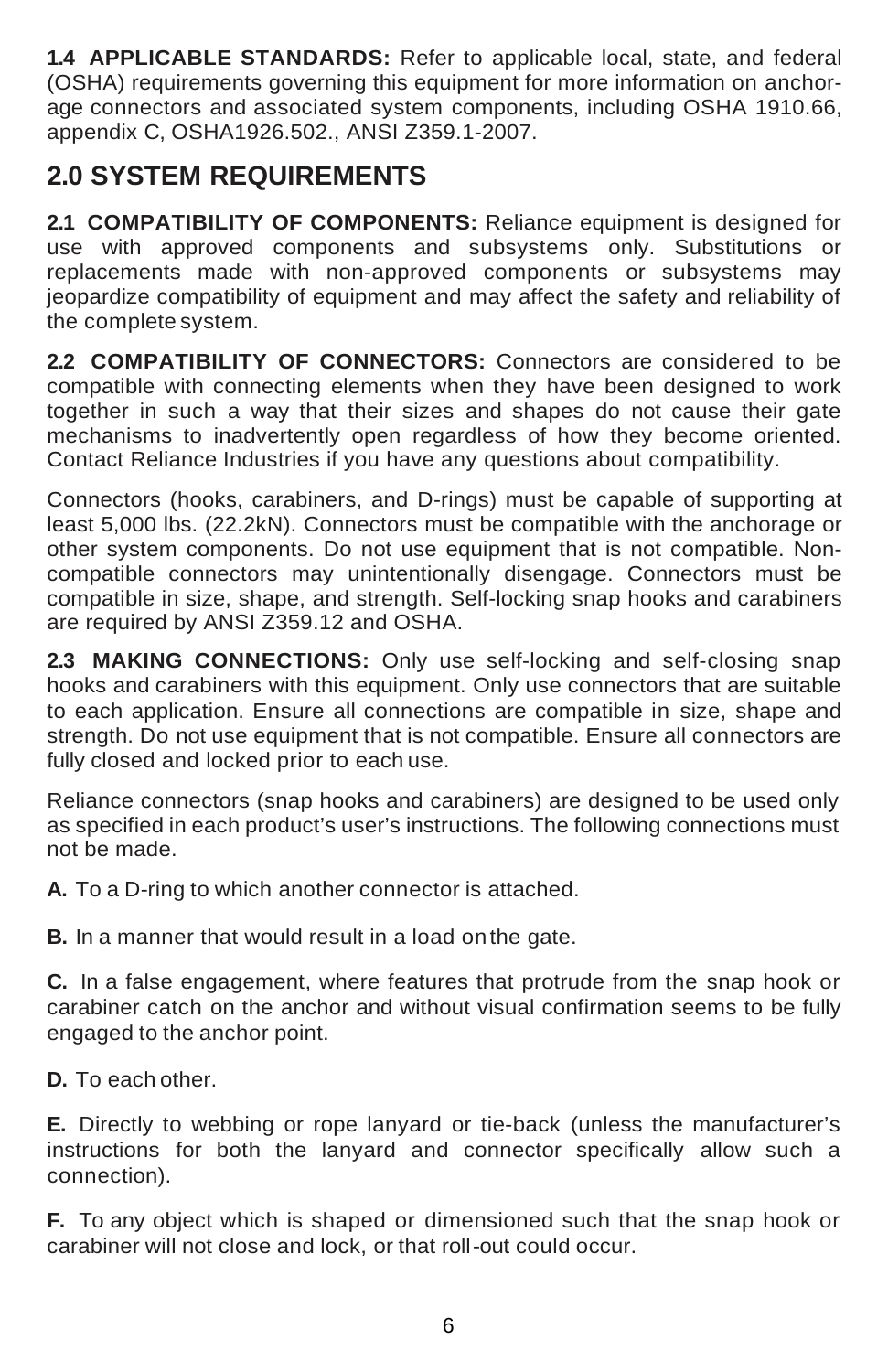**CAUTION:** Large throat snap hooks should not be connected to standard size D- rings or similar objects which will result in a load on the gate if the hook or D- ring twists or rotates. Large throat snap hooks are designed for use on fixed structural elements such as rebar or cross members that are not shaped in a way that can capture the gate of the hook.

**2.4 ANCHORAGE STRUCTURE STRENGTH:** The structure to which the trolley is installed must sustain static loads in the directions permitted by the personal fall arrest system of at least 5,000 lbs. (22.2 kN) When more than one trolley is installed on the same anchorage structure, the anchorage structure strength must be multiplied by the number of personal fall arrest systems attached to the structure.

From OSHA 1926.500 and 1910.66: Anchorages used for attachment of a personal fall arrest system shall be independent of any anchorage being used to support or suspend platforms, and must support at least 5,000 lbs. per user attached; **or** be designed, installed, and used as part of a complete personal fall arrest system which maintains a safety factor of at least two (2:1), and is supervised by a qualified person.

**2.5 PERSONAL FALL ARREST SYSTEM:** Personal fall arrest systems used with this equipment must meet applicable local, state, and federal (OSHA) requirements. A personal fall arrest system incorporating a full body harness must be capable of arresting a user's fall with a maximum arresting force of 1,800 lbs., and limit the free fall distance to 6 feet or less. The deceleration distance must be 42 inches or less. Freefall distance cannot exceed subsystem manufacturer's requirements, see instructions for more information.

## **3.0 INSTALLATION AND USE:**

**WARNING:** Do not alter or intentionally misuse this equipment. Consult with Reliance if using this equipment with components or subsystems other than those described in this manual. Some subsystem and component combinations may interfere with the operation of this equipment.

**3.1 BEFORE EACH USE** of this equipment inspect it according to section5.2

**3.2 PLANNING YOUR INSTALLATION:** You must plan the proper configuration of your personal fall arrest system before installing and using this equipment. All equipment must be inspected prior to use. Consider all factors affecting your safety during use. The following list gives some important points to consider when planning yoursystem:

**A. ANCHORAGE BEAM:** Select a rigid anchorage beam that is capable of supporting the loads specified in section 2.4. Joints between beam sections must be flush to allow the trolley to pass over smoothly. The beam must have end stops at each end to prevent the trolley from rolling off the beam. The end stops must be sized and positioned to safely stop the trolley. The trolley should not catch or hang-up on the end stop; the trolley must be able to freely return in the opposite direction after contacting the end stop. The trolley must be able to freely travel the full length of the work operation area without obstructions or coming in contact with adjacent structures and components. Trolley should be kept directly overhead at all times and the beam must be level and free from damage and deformation.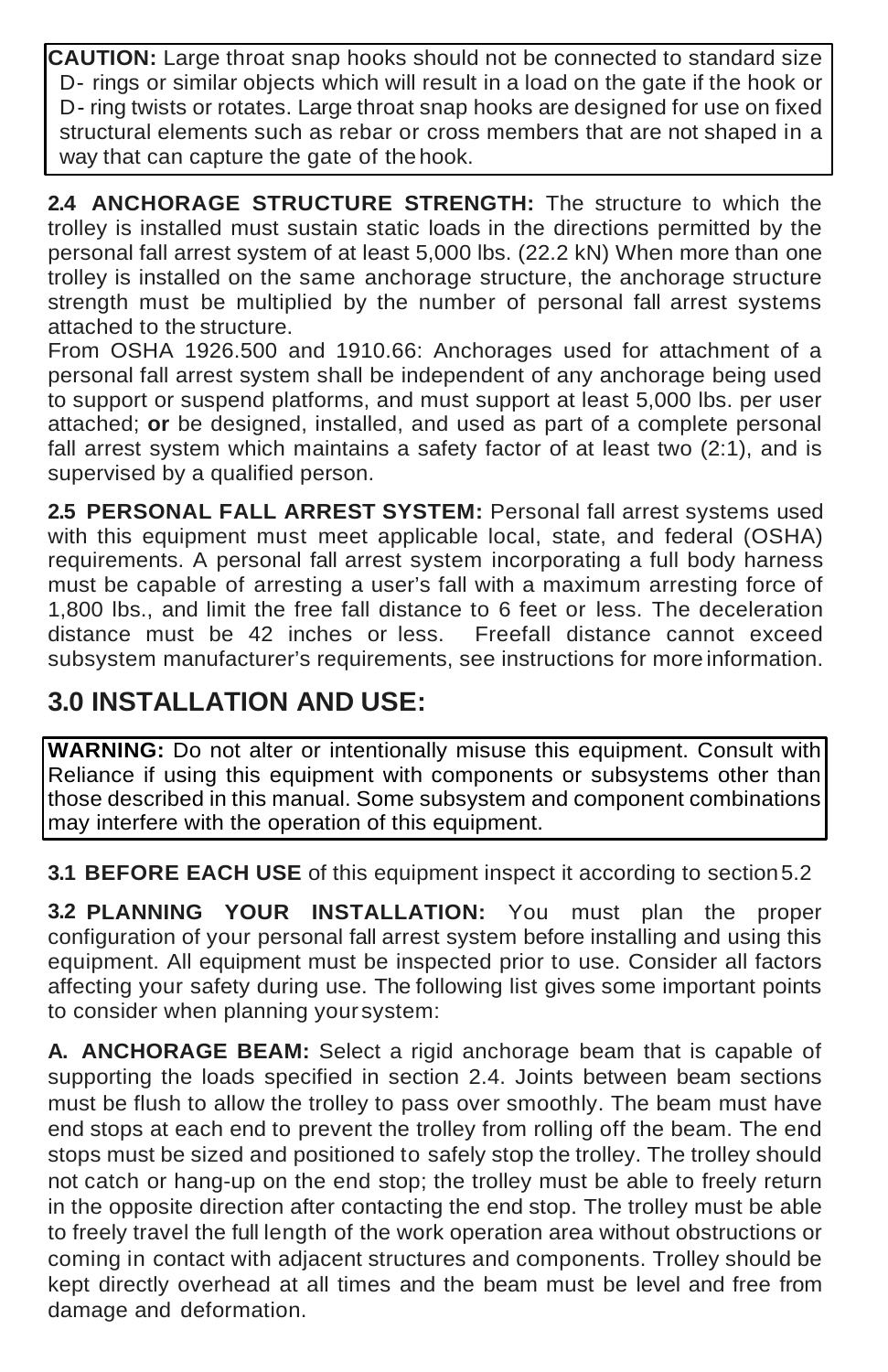**B. FALL CLEARANCE:** There must be sufficient clearance in your fall path to prevent striking an object or lower level in the event of a fall. The amount of clearance required is dependent on the application. See personalfall arrest system manufacturer's instructions for information on calculating fall clearance.

**C. SWING FALLS:** Swing falls occur when the anchorage point is not directly overhead. The force of striking an object in a swing fall may cause serious injury or death. Minimize swing falls by working as directly below the anchorage point as possible. Do not permit a swing fall if injury could occur. Swing falls will significantly increase the clearance required when a self-retracting lifeline or other variable length connecting subsystem is used. If a swing fall situation exists in your application contact Reliance Industries before proceeding.

**D. SHARP EDGES:** Avoid working where parts of the system will be in contact with, or abrade against, unprotected sharp edges.

**E. AFTER A FALL:** Any equipment which has been subjected to the forces of arresting a fall or exhibits damage consistent with the effect of fall arrest forces as described in section 5, must be removed from service immediately and destroyed by the user, the rescuer, or an authorized person.

**F. RESCUE:** When using this equipment, the employer must have a rescue plan and the means at hand to implement it and communicate that plan to users, authorized persons, andrescuers.

#### **3.3 INSTALLATION:**

#### **ATTACHING TROLLEY TO BEAM:**

**Step 1.** Measure the beam flange width to determine the distance needed between the trolley wheels pre-adjustment, and it meets the requirements of section 1.3.A.

**Step 2.** Loosen the Threaded T-Handle lock nut and thread to the base of the T-Handle. Use T-Handle to open the wheels to the beam flange width, or the maximum trolley adjustment.

**Step 3.** Slide the trolley wheels on the Threaded T-Handle side onto the near side flange of the I-Beam. (See Figure 2) Raise the trolley so that the trolley wheels are in-line with the far side flange of the I-Beam (See Figure 3) and tighten the Threaded T-Handle until the flanges of the trolley wheels are tight against the outer edges of the I-Beam flange. (See Figure 4) Loosen the Threaded T-Handle until there is between 1/16 inch and 1/8 inch of total gap between the flanges of the trolley wheels and the outer edges of the I-Beam flange. The distance between the outer edges of the I-Beam flange and the flanges of the trolley wheel **MUST NOT EXCEED 1/8 INCH TOTAL SPACE!**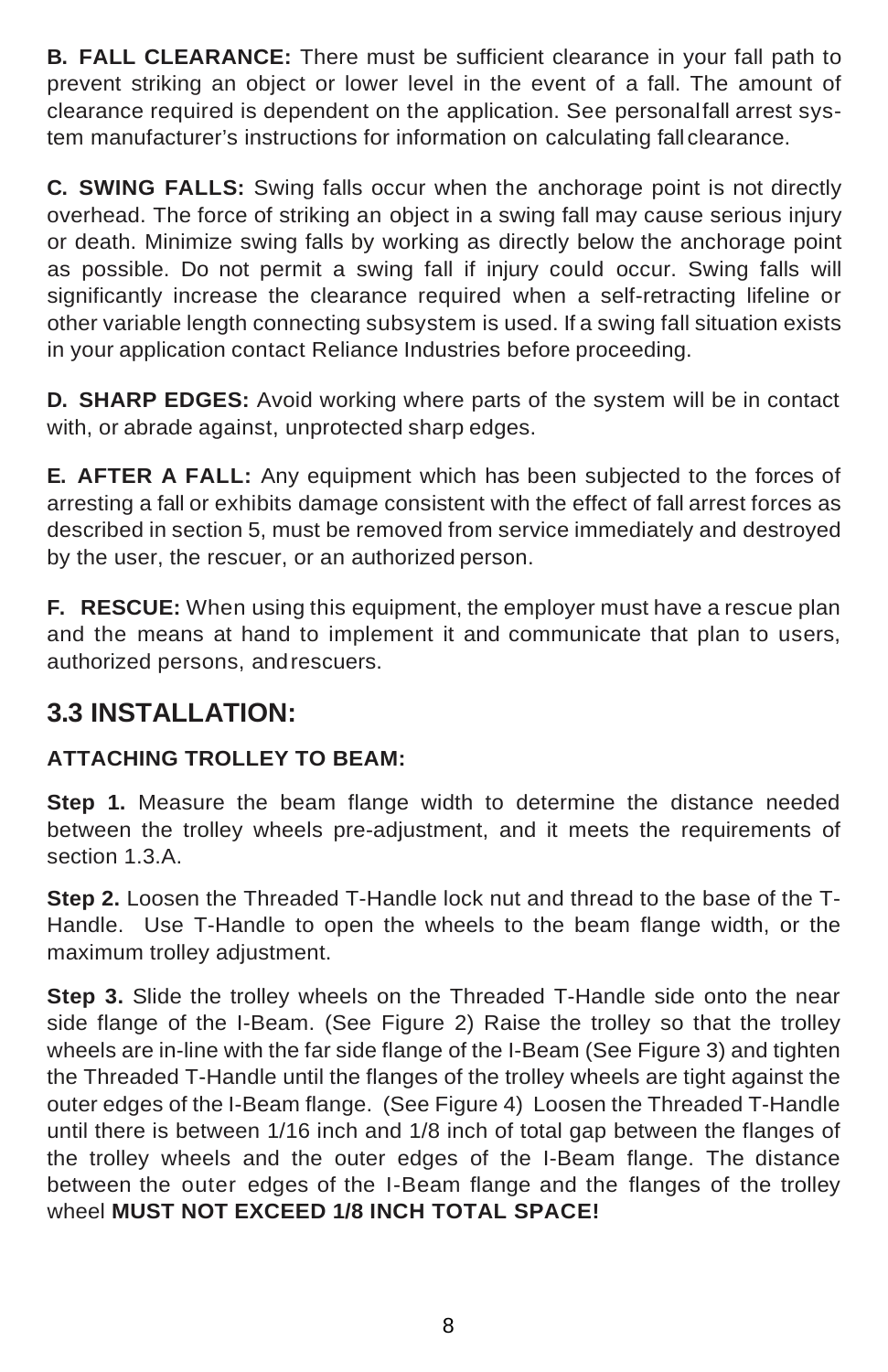**Step 4.** Tighten the Threaded T-Handle lock nut tight against the trolley threaded boss and torque to 35 ft/lbs.



**3.4 ATTACHING PERSONAL FALL ARREST SYSTEM TO TROLLEY:** Attach your personal fall arrest system to the D-Ring on the load bar. Self-locking snap hooks and carabiners are required by ANSI Z359.12 and OSHA. Do not connect snap hooks or carabiners toeach other. See personal fall arrest system manufacturer's instructions for connecting subsystems used with the trolley.

### **4.0 TRAINING**

**4.1** The user and purchaser of this equipment must be familiar with the instructions, operating characteristics, application limits, and the consequences of improper use of this equipment. Users and purchasers must be trained in the correct care and use of thisequipment.

### **5.0 INSPECTION**

#### **5.1 FREQUENCY:**

- **• Before Each Use:** Inspect trolley according to sections 5.2
- **• Annually:** The trolley must be inspected by a competent person other than the user. See section 5.2 for inspection guidelines.

#### **5.2 INSPECTIONSTEPS:**

**Step 1.** Inspect trolley for damage. Look for cracks or deformities. Look for excessive wear or damage to the D-Ring anchorage point. All fasteners must be secure. Threaded T-Handle jam nut and lock nut must be tight to trolley threaded boss.

**Step 2.** Inspect trolley wheels. All wheels should turn freely and be undamaged.

**Step 3.** Inspect that the distance between the wheel flanges and the I–Beam flange does not exceed 1/8" total gap.

**Step 4.** Inspect entire unit for corrosion.

**Step 5.** The warning and ID labels must be present and fully legible.

**Step 6.** Record inspection results in section 6.0.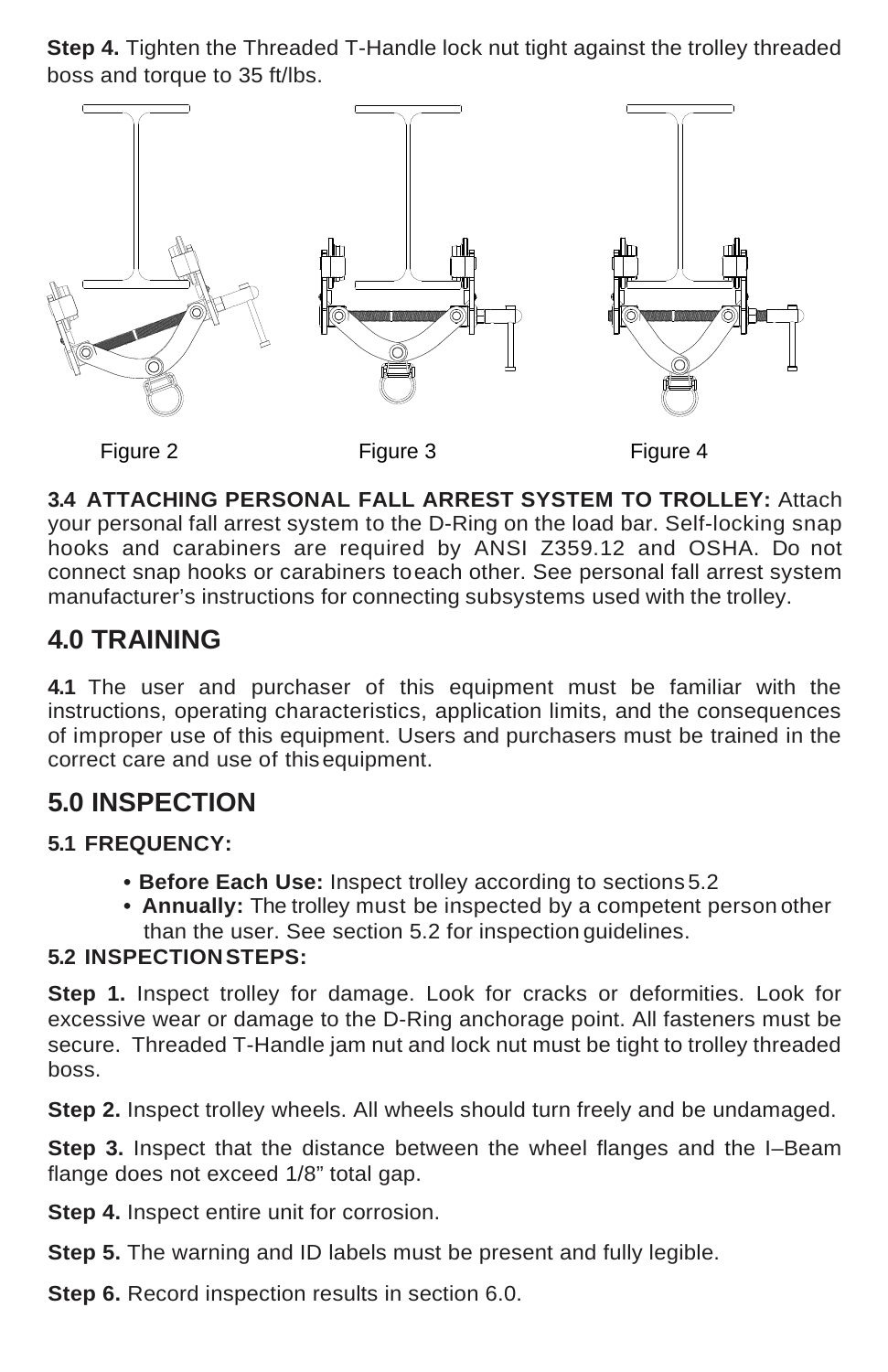#### **6.0 INSPECTION LOG**

Product Model #:\_ Date Of MFG:\_\_\_\_\_\_\_\_\_\_\_\_\_\_\_\_\_\_\_\_\_\_\_ Date First Used:\_\_\_\_\_\_\_\_\_\_\_\_\_\_\_\_\_\_\_\_\_

| <b>INSPECTION</b><br><b>DATE</b> | <b>INSPECTION</b><br><b>ITEMS NOTED</b> | <b>CORRECTIVE</b><br><b>ACTION</b> | <b>MAINTENANCE</b><br><b>PERFORMED</b> |
|----------------------------------|-----------------------------------------|------------------------------------|----------------------------------------|
|                                  |                                         |                                    |                                        |
| Approved By:                     |                                         |                                    |                                        |
|                                  |                                         |                                    |                                        |
| Approved By:                     |                                         |                                    |                                        |
|                                  |                                         |                                    |                                        |
| Approved By:                     |                                         |                                    |                                        |
| Approved By:                     |                                         |                                    |                                        |
|                                  |                                         |                                    |                                        |
| Approved By:                     |                                         |                                    |                                        |
|                                  |                                         |                                    |                                        |
| Approved By:                     |                                         |                                    |                                        |
|                                  |                                         |                                    |                                        |
| Approved By:                     |                                         |                                    |                                        |
|                                  |                                         |                                    |                                        |
| Approved By:                     |                                         |                                    |                                        |
|                                  |                                         |                                    |                                        |
| Approved By:                     |                                         |                                    |                                        |
|                                  |                                         |                                    |                                        |
| Approved By:                     |                                         |                                    |                                        |
| Approved By:                     |                                         |                                    |                                        |
|                                  |                                         |                                    |                                        |
| Approved By:                     |                                         |                                    |                                        |
|                                  |                                         |                                    |                                        |
| Approved By:                     |                                         |                                    |                                        |
|                                  |                                         |                                    |                                        |
| Approved By:                     |                                         |                                    |                                        |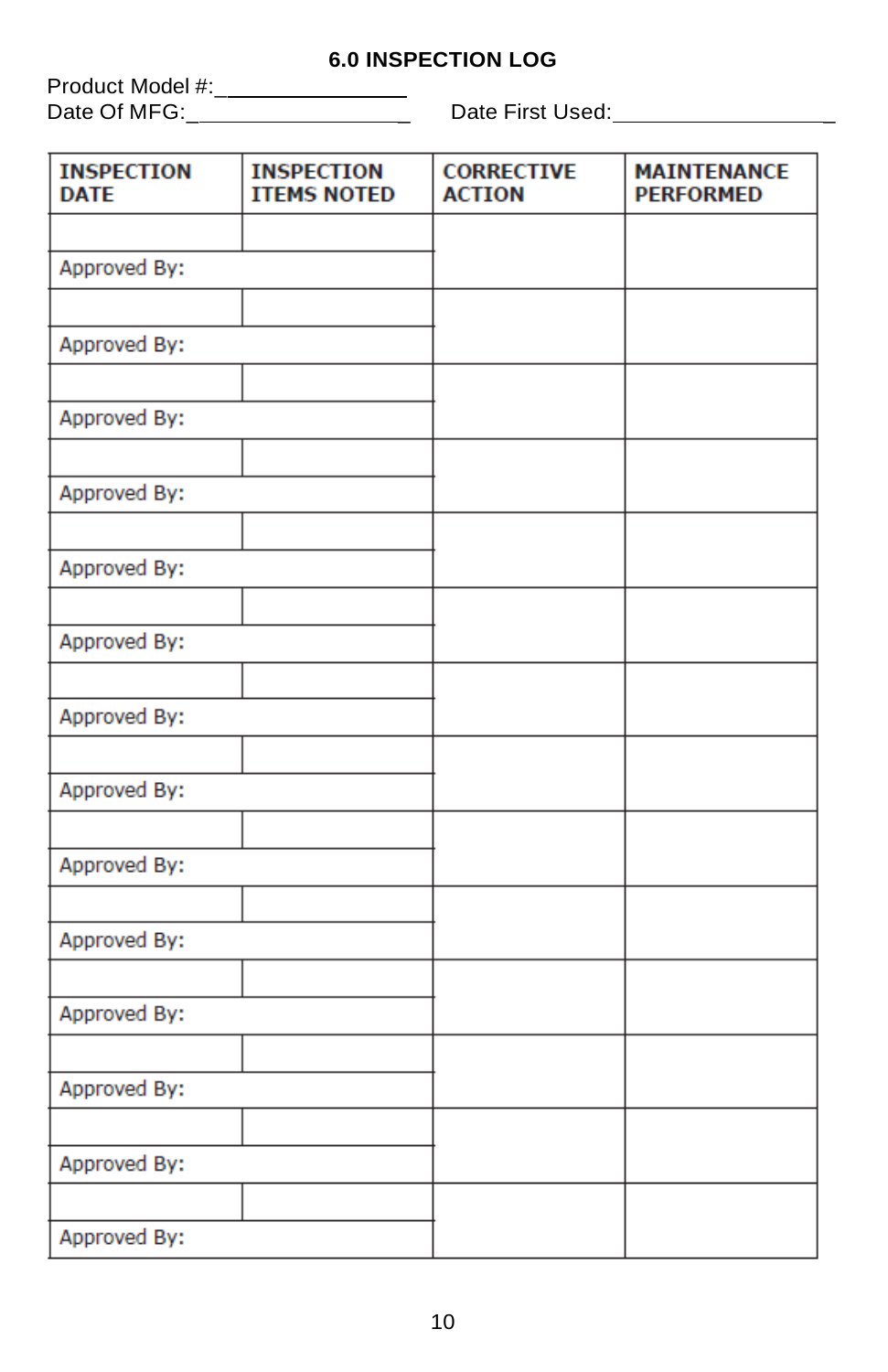#### **6.0 INSPECTION LOG**

| Product Model #: |  |
|------------------|--|
| Date Of MFG:     |  |
| Serial Number    |  |

\_ Date First Used: \_

| <b>INSPECTION</b><br><b>DATE</b> | <b>INSPECTION</b><br><b>ITEMS NOTED</b> | <b>CORRECTIVE</b><br><b>ACTION</b> | <b>MAINTENANCE</b><br><b>PERFORMED</b> |
|----------------------------------|-----------------------------------------|------------------------------------|----------------------------------------|
|                                  |                                         |                                    |                                        |
| Approved By:                     |                                         |                                    |                                        |
|                                  |                                         |                                    |                                        |
| Approved By:                     |                                         |                                    |                                        |
|                                  |                                         |                                    |                                        |
| Approved By:                     |                                         |                                    |                                        |
|                                  |                                         |                                    |                                        |
| Approved By:                     |                                         |                                    |                                        |
| Approved By:                     |                                         |                                    |                                        |
|                                  |                                         |                                    |                                        |
| Approved By:                     |                                         |                                    |                                        |
|                                  |                                         |                                    |                                        |
| Approved By:                     |                                         |                                    |                                        |
|                                  |                                         |                                    |                                        |
| Approved By:                     |                                         |                                    |                                        |
|                                  |                                         |                                    |                                        |
| Approved By:                     |                                         |                                    |                                        |
|                                  |                                         |                                    |                                        |
| Approved By:                     |                                         |                                    |                                        |
|                                  |                                         |                                    |                                        |
| Approved By:                     |                                         |                                    |                                        |
|                                  |                                         |                                    |                                        |
| Approved By:                     |                                         |                                    |                                        |
|                                  |                                         |                                    |                                        |
| Approved By:                     |                                         |                                    |                                        |
| Approved By:                     |                                         |                                    |                                        |